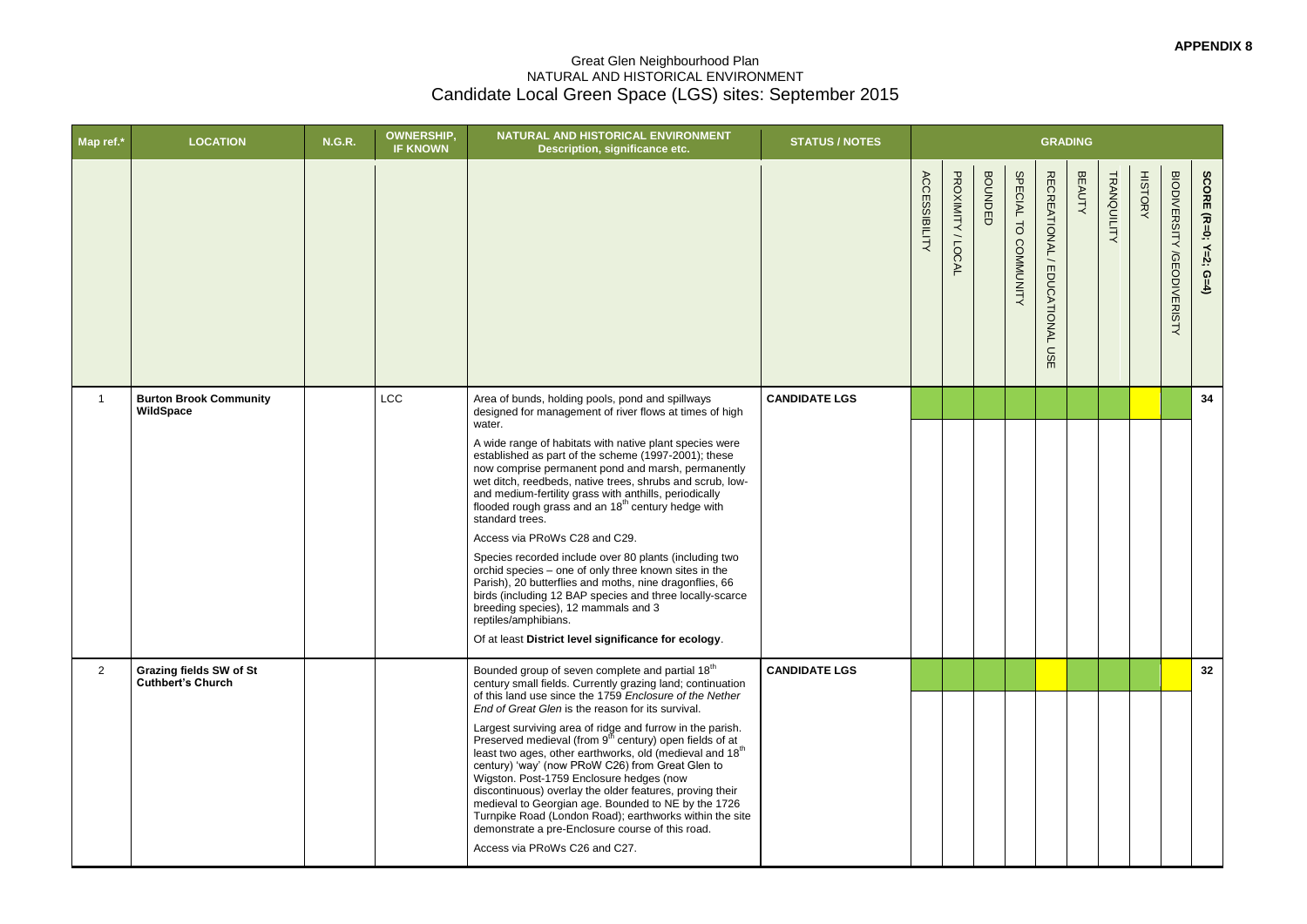| Map ref.* | <b>LOCATION</b>                                            | <b>N.G.R.</b> | <b>OWNERSHIP</b><br><b>IF KNOWN</b> | NATURAL AND HISTORICAL ENVIRONMENT<br>Description, significance etc.                                                                                                                                                                                                                                                                                                                                                                                                                                                                                                                                                                                                                                                                                                                                                                                                                                                                                                                                                                                                                                                                                                                                                                                                                                                                          | <b>STATUS / NOTES</b>                                                                                              | <b>GRADING</b>       |                   |                |                      |                                                                       |               |                    |                |                                             |                       |
|-----------|------------------------------------------------------------|---------------|-------------------------------------|-----------------------------------------------------------------------------------------------------------------------------------------------------------------------------------------------------------------------------------------------------------------------------------------------------------------------------------------------------------------------------------------------------------------------------------------------------------------------------------------------------------------------------------------------------------------------------------------------------------------------------------------------------------------------------------------------------------------------------------------------------------------------------------------------------------------------------------------------------------------------------------------------------------------------------------------------------------------------------------------------------------------------------------------------------------------------------------------------------------------------------------------------------------------------------------------------------------------------------------------------------------------------------------------------------------------------------------------------|--------------------------------------------------------------------------------------------------------------------|----------------------|-------------------|----------------|----------------------|-----------------------------------------------------------------------|---------------|--------------------|----------------|---------------------------------------------|-----------------------|
|           |                                                            |               |                                     |                                                                                                                                                                                                                                                                                                                                                                                                                                                                                                                                                                                                                                                                                                                                                                                                                                                                                                                                                                                                                                                                                                                                                                                                                                                                                                                                               |                                                                                                                    | <b>ACCESSIBILITY</b> | PROXIMITY / LOCAL | <b>BOUNDED</b> | SPECIAL TO COMMUNITY | <b>RECREATIONAL</b><br>$\overline{\phantom{0}}$<br>EDUCATIONAL<br>USE | <b>BEAUTY</b> | <b>TRANQUILITY</b> | <b>HISTORY</b> | <b>BIODIVERSITY</b><br><b>/GEODIVERISTY</b> | SCORE (R=0; Y=2; G=4) |
|           |                                                            |               |                                     | Provides an irreplaceable cultural, historical and<br>landscape context for the St Cuthbert's Church group of<br>sites and the historical core of the village. This site<br>encapsulates the landscape history of Great Glen in the<br>context of that of the East Midlands.<br>District level significance for history and landscape.<br>Local significance for ecology.                                                                                                                                                                                                                                                                                                                                                                                                                                                                                                                                                                                                                                                                                                                                                                                                                                                                                                                                                                     |                                                                                                                    |                      |                   |                |                      |                                                                       |               |                    |                |                                             |                       |
| 3         | Great Glen Hall: parkland, lake<br>and ornamental woodland |               |                                     | Landscaped lawns/meadow, lake with wooded island,<br>ornamental and native copses and woodland.<br>The site was landscaped c. 1835 and again toward the<br>end of the 19 <sup>th</sup> century. Some of the groups of specimen<br>trees (TPOs apply) are survivors from the latter phase,<br>when exotic gardens were created. The site includes the<br>ruin (listed building) of a 19 <sup>th</sup> century icehouse (adapted<br>temporarily as a 'Swiss chalet' in about 1900).<br>The woodland is designated by Natural England under<br>the European Habitats Directive as Priority Habitat:<br>Deciduous Woodland (England) and listed in the Forestry<br>Commission England National Inventory of Woodland<br>and Trees (England). Breeding birds include at least five<br>BAP Species. The whole site is protected under a TPO<br>Area designation.<br>The lake is an important breeding and wintering site for<br>birds (wildfowl, herons, grebes, rails, kingfisher, etc.). The<br>heronry is the largest in south Leicestershire. Otters have<br>been observed.<br>Access via PRoW (bridleway) C25.<br>District level ecological significance (plants,<br>invertebrates; breeding, migratory and wintering birds;<br>mammals). District level significance for history. High<br>local level significance for amenity and landscape. | Public access is restricted<br>to public bridleway C25.<br>Parish level SES in VDS<br>2005<br><b>CANDIDATE LGS</b> |                      |                   |                |                      |                                                                       |               |                    |                |                                             | 34                    |
| 4         | Grazing field and marsh south                              |               |                                     | Rough and grazed grass with springs and areas of                                                                                                                                                                                                                                                                                                                                                                                                                                                                                                                                                                                                                                                                                                                                                                                                                                                                                                                                                                                                                                                                                                                                                                                                                                                                                              | A sewage rising main                                                                                               |                      |                   |                |                      |                                                                       |               |                    |                |                                             | 30 <sup>°</sup>       |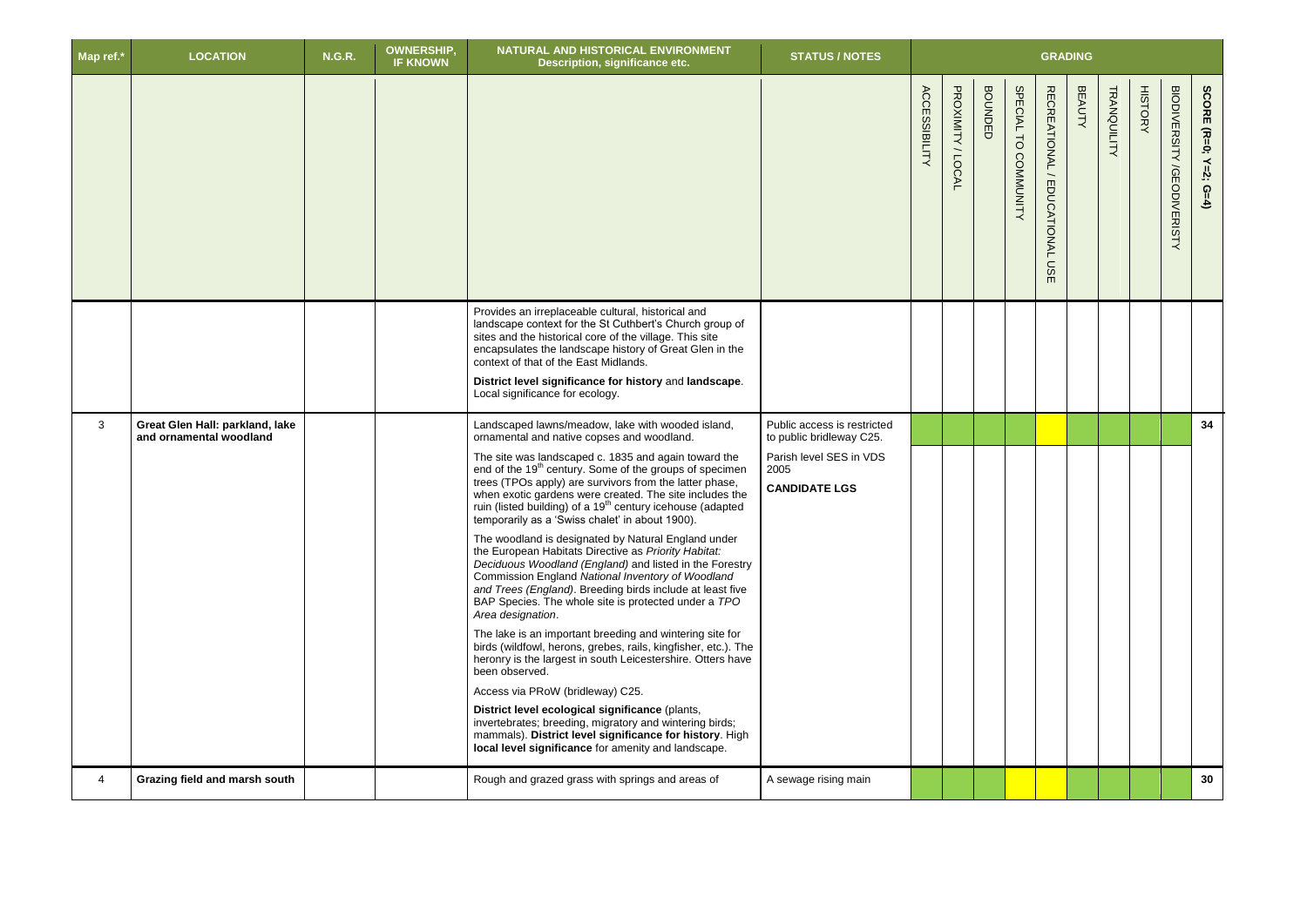| Map ref.*      | <b>LOCATION</b>                                 | <b>N.G.R.</b> | <b>OWNERSHIP,</b><br><b>IF KNOWN</b> | NATURAL AND HISTORICAL ENVIRONMENT<br>Description, significance etc.                                                                                                                                                                                                                                                                                                                                                                                                                                                                                                                                                                                                                                                                                                                                                                                                                              | <b>STATUS / NOTES</b>                                                                                                                                                                                                                                                                 | <b>GRADING</b>       |                   |                |                      |                                           |               |             |                |                                             |                                         |
|----------------|-------------------------------------------------|---------------|--------------------------------------|---------------------------------------------------------------------------------------------------------------------------------------------------------------------------------------------------------------------------------------------------------------------------------------------------------------------------------------------------------------------------------------------------------------------------------------------------------------------------------------------------------------------------------------------------------------------------------------------------------------------------------------------------------------------------------------------------------------------------------------------------------------------------------------------------------------------------------------------------------------------------------------------------|---------------------------------------------------------------------------------------------------------------------------------------------------------------------------------------------------------------------------------------------------------------------------------------|----------------------|-------------------|----------------|----------------------|-------------------------------------------|---------------|-------------|----------------|---------------------------------------------|-----------------------------------------|
|                |                                                 |               |                                      |                                                                                                                                                                                                                                                                                                                                                                                                                                                                                                                                                                                                                                                                                                                                                                                                                                                                                                   |                                                                                                                                                                                                                                                                                       | <b>ACCESSIBILITY</b> | PROXIMITY / LOCAL | <b>BOUNDED</b> | SPECIAL TO COMMUNITY | <b>RECREATIONAL</b><br>EDUCATIONAL<br>USE | <b>BEAUTY</b> | TRANQUILITY | <b>HISTORY</b> | <b>BIODIVERSITY</b><br><b>/GEODIVERISTY</b> | <b>SCORE</b><br>$(R=0;$<br>$Y=2$ ;<br>ດ |
|                | of Oaks Road                                    |               |                                      | rushes etc.; a ?pre-Enclosure field boundary follows the<br>small stream (now ditched) on the east boundary.<br>Although ploughed in mid-20 <sup>th</sup> century, ridge and furrow<br>survives and low-intensity grassland management more<br>recently has restored some of the ecological value. The<br>fields, hedges and woodland edge together are habitat for<br>several BAP species of birds.<br>The southern portion, originally part of the water<br>meadows and stream course of Burton Brook before its<br>19 <sup>th</sup> and 20 <sup>th</sup> century straightening, is now an area of wet<br>meadow and marsh, with wetland plants including rushes<br>kingcups and lady's smock. This is one of the only two<br>marshes in the parish.<br>Access from PRoW (bridleway) C25.<br>High local level historical and amenity significance.<br>High local level ecological significance. | passes beneath the<br>southern section of the site<br>toward Glen sewage<br>treatment works.<br>Currently still grazed, with<br>permitted development<br>consent for fodder store.<br>Marsh area was designated<br>as District level SES in the<br><b>VDS</b><br><b>CANDIDATE LGS</b> |                      |                   |                |                      |                                           |               |             |                |                                             |                                         |
| 5 <sup>5</sup> | Grazing field north and west of<br>sewage works |               |                                      | Well-preserved ridge and furrow fields showing two or<br>three open field units with 's'-shaped ridges running down<br>the slope toward the edge of a low terrace marking the<br>limit of the Burton Brook floodplain. The old course of the<br>brook (before straightening in connection with Glen Hall<br>landscaping and later construction of the sewage works)<br>can be seen as shallow, mostly dry meanders in the<br>southeast part of the site.<br>Access via PRoW (bridleway) C25.<br>High local significance for history, landscape,<br>ecology and amenity.                                                                                                                                                                                                                                                                                                                           | <b>CANDIDATE LGS</b>                                                                                                                                                                                                                                                                  |                      |                   |                |                      |                                           |               |             |                |                                             | 30                                      |
| 6              | Glen Farm 'set-aside' fields                    |               | Farmcare                             | Two small fields (remnants of larger, pre-A6 parcels) not                                                                                                                                                                                                                                                                                                                                                                                                                                                                                                                                                                                                                                                                                                                                                                                                                                         | CONFIDENTIAL                                                                                                                                                                                                                                                                          |                      |                   |                |                      |                                           |               |             |                |                                             | 30                                      |